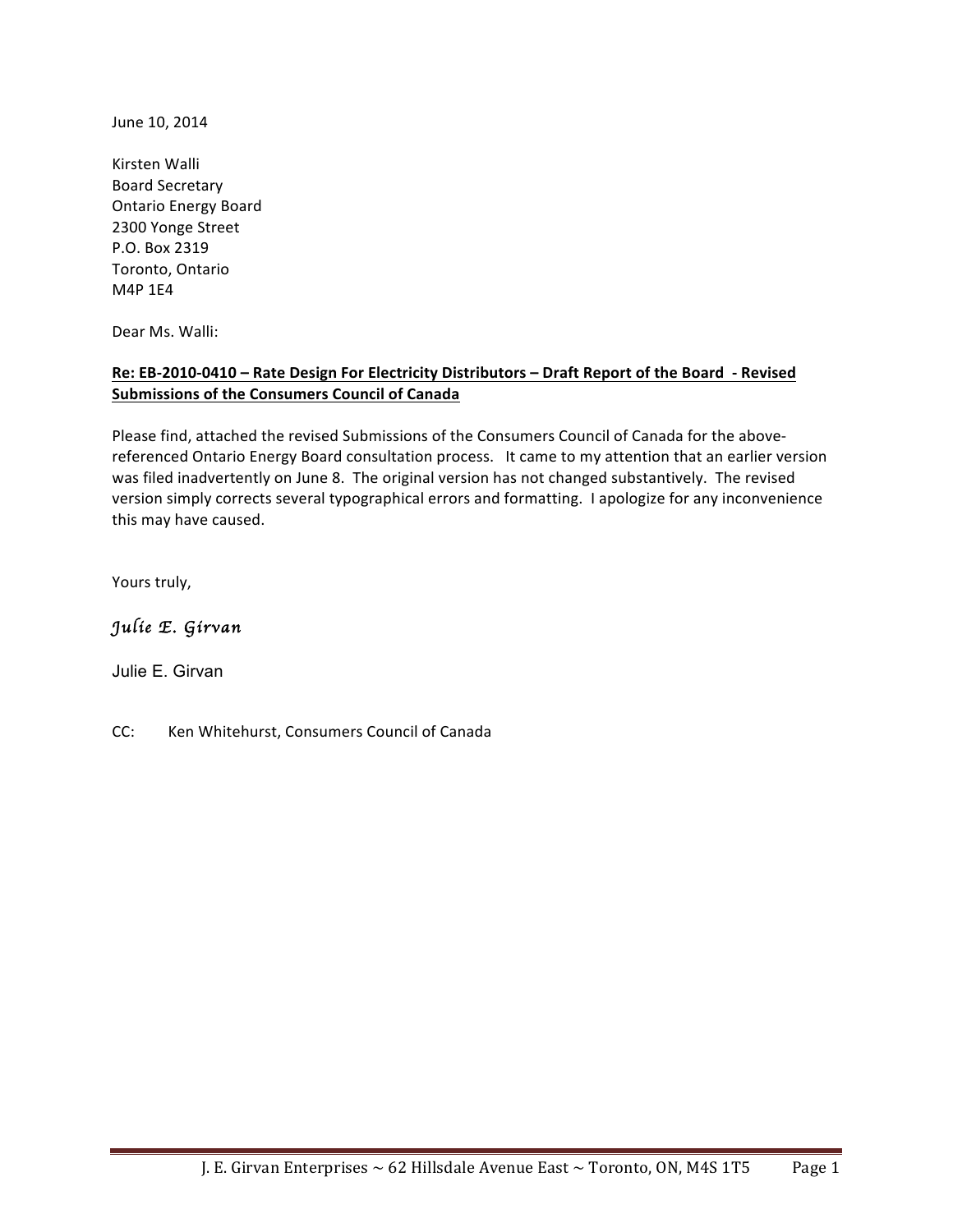#### **ONTARIO'ENERGY'BOARD RATE'DESIGN/REVENUE'DECOUPLING FOR'ELECTICITY'DISTRIBUTORS' EB5201050410**

# **SUBMISSIONS'OF'THE'CONSUMERS'COUNCIL'OF'CANADA**

# **I.'INTRODUCTION:**

By letter dated April 3, 2014, the Ontario Energy Board ("Board"), released a Draft Report of the Board on Rate Design for Electricity Distributors ("the Report"). The Board has indicated its intent to pursue a fixed rate design solution to achieve revenue decoupling for electricity distributors. The Board invited written comments on the Report and the fixed rate options set out in that Report. These are the comments of the Consumers Council of Canada ("Council").

#### **II. BACKGOUND:**

As set out in the April 3 letter the Board expressed its view that a fixed rate design for recovery of electricity "best meets principles of rate making and responds to the current challenges and policy". The Board provided the following justification for its move to a fixed rate design:

- The Board believes that when consumers understand what costs are being recovered in the amount they are being charged for the use of the distribution system, they are equipped to make informed choices about their use, their investments and the value of being connected;
- The Renewed Regulatory Framework for Electricity sets an expectation for distributors of sustained productivity that is enhanced when they invest and operate efficiently. The Board has emphasized the need for distributors to focus on asset management and planning to optimize investments. A fixed rate best meets the interests of the utility for predictable, stable revenue to implement capital investment plans; and
- The government will rely on electricity distributors to deliver its policy of conservation first to meet future energy needs. The Board needs to ensure that there is no disincentive to that role.

In its Report, the Board stated that a new rate design is needed to achieve the new regulatory and public policy objectives for the Ontario electricity sector. The Board set out three rate design proposals in the Report: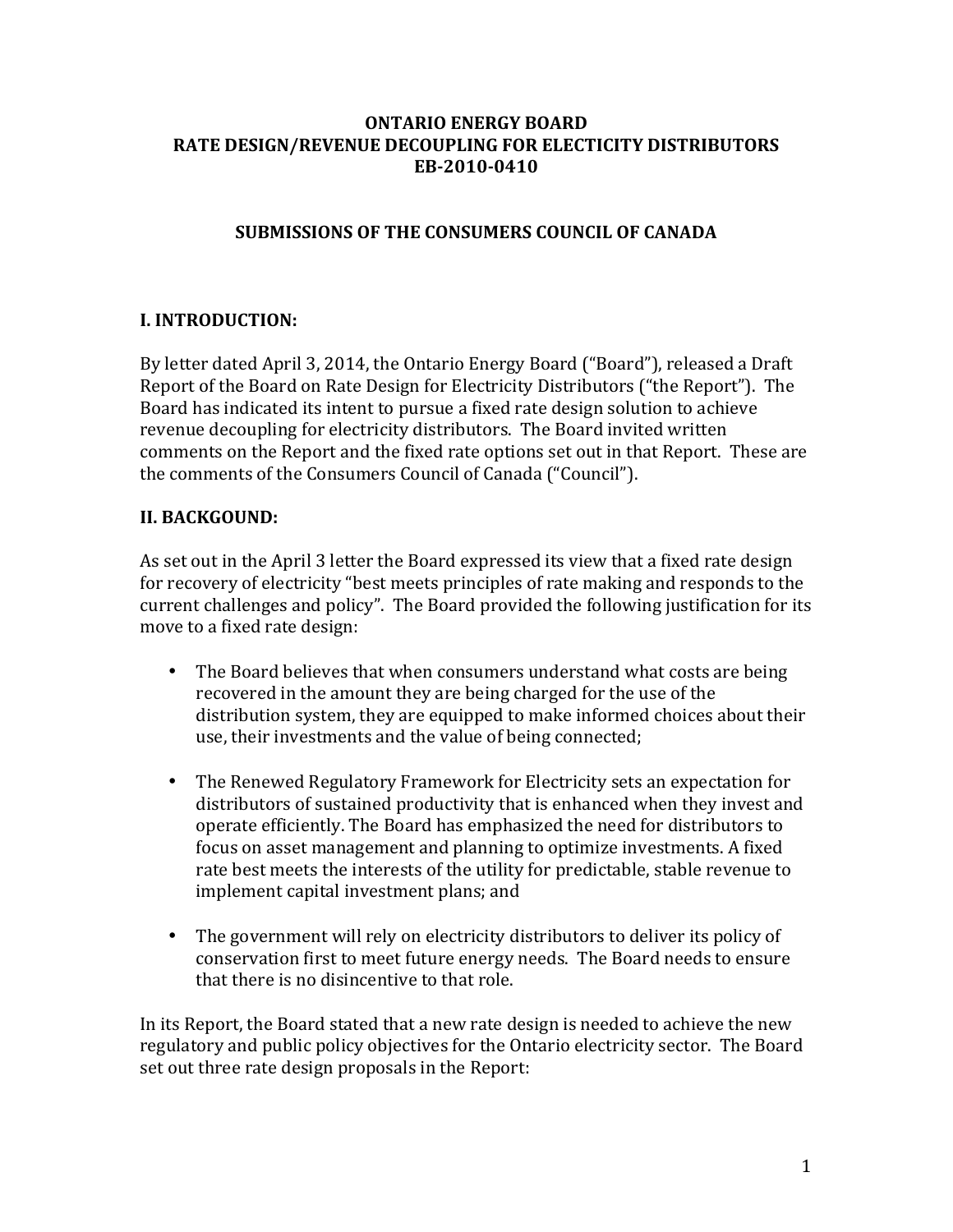- **Proposal 1** a single monthly charge which is the same for all consumers within the rate class:
- **Proposal 2** a fixed monthly charge with the size based on the electrical connection; and
- **Proposal 3** a fixed monthly charge where the size of the charge is based on use during peak hours. (Report p. 21).

The Council will set out some general comments regarding the initiative to move to a fixed charge, and provide comments on each of the three proposals. In those submissions we will also address the questions posed by the Board in its Report.

### **III. SUBMISSIONS:**

#### **General'Comments:**

As a matter of principle, the Council is not opposed to revenue decoupling. To the extent distributors are facing revenue erosion due to conservation programs, and a general trend toward more energy efficiency, revenue decoupling is justified. Without question it is important that distributors are provided with sufficient revenue to maintain their systems and provide safe reliable electricity service to their customers.!!

The Council does, however, have concerns regarding the Board's decision to implement revenue decoupling by moving to a 100% fixed charge rate design for Ontario electricity local distribution companies ("LDCs"). Each of the three options present significant issues and challenges particularly regarding fairness, acceptability by customers and implementation. The Council is of the view that unless these issues (set out below) can be sufficiently addressed, it may be premature to pursue a fixed rate option at this time.

The Council fully understands the logic in moving to a fixed rate design in terms of cost causality. The most significant distribution cost drivers are the number of customers, and consumer peak demand. In effect, distribution costs, in large measure, do not vary with consumption. As noted in the Report, there is currently only a very limited link between distribution system costs and the variable energy charge determinant currently embedded in residential and small commercial class tariffs. It appears that the principles of cost causality and ensuring that distributors are afforded revenue stability are the primary drivers prompting the Board to adopt a 100% fixed distribution tariff.

It is well known that the Government of Ontario is has adopted a "Conservation" First" strategy as part of its Long-Term Energy Plan ("LTEP"). In fact, the Ontario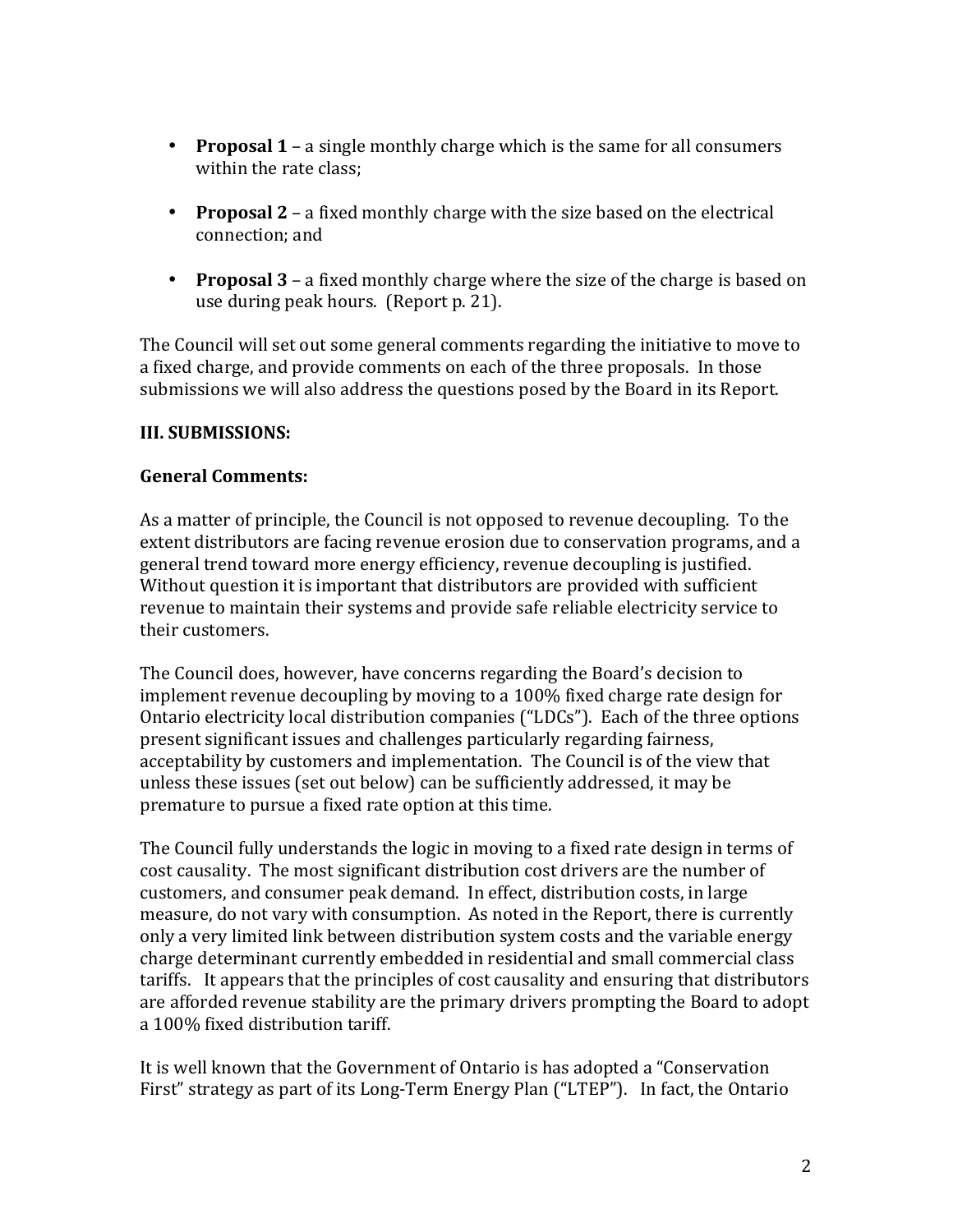Power Authority and the LDCs are in the midst of developing a conservation framework that will likely see over \$2 billion spent on conservation programs over the next 6 years. Although moving to a  $100\%$  fixed charge eliminates the disincentive for distributors to pursue conservation (as the current lost revenue adjustment mechanism does), at the same time it reduces the incentive for customers to pursue conservation. Under most fixed rate options conservation efforts will not reduce the delivery portion of the bill. Through this policy review, the Board needs to consider the extent to which the 100% fixed charge may, in effect, make the proposed conservation plans more costly and less effective.

It is generally accepted that rate design is not a science. There is no perfect way to design rates. In determining rate design utilities, and their regulators, must balance a number of competing objectives which can include cost causality, stability, simplicity, fairness, efficiency, public acceptability and the avoidance of undue discrimination. In addition, this Board is guided by its statutory objectives, which include:

- 1. To protect the interests of consumers with respect to prices and the adequacy, reliability and quality of electricity service;
- 2. To promote economic efficiency and cost effectiveness in the generation, transmission, distribution, sale and demand management of electricity and to facilitate the maintenance of a financially viable electricity; and
- 3. To promote electricity conservation and demand management in a manner consistent with the policies of the Government of Ontario, including having regard to the consumer's economic circumstances.

In the Report the Board has indicated that, in the context of this review, in terms of determining which rate design would be appropriate, it will have regard to the following objectives:

- Providing stability and predictability to consumers on their bills:
- Enhancing consumer literacy of energy rates;
- Providing consumers with tools for managing their costs;
- Focusing distributors on the optimal use of assets and improving productivity;
- Removing or reducing regulatory costs; and
- Supporting the achievement of public policy objectives. (Report, p. 2)

The Council submits that these are all important and relevant policy objectives that should be considered in rate design. As noted above, we are not opposed to revenue decoupling but do question whether the move to a 100% fixed rate design is the best way to balance all of these objectives.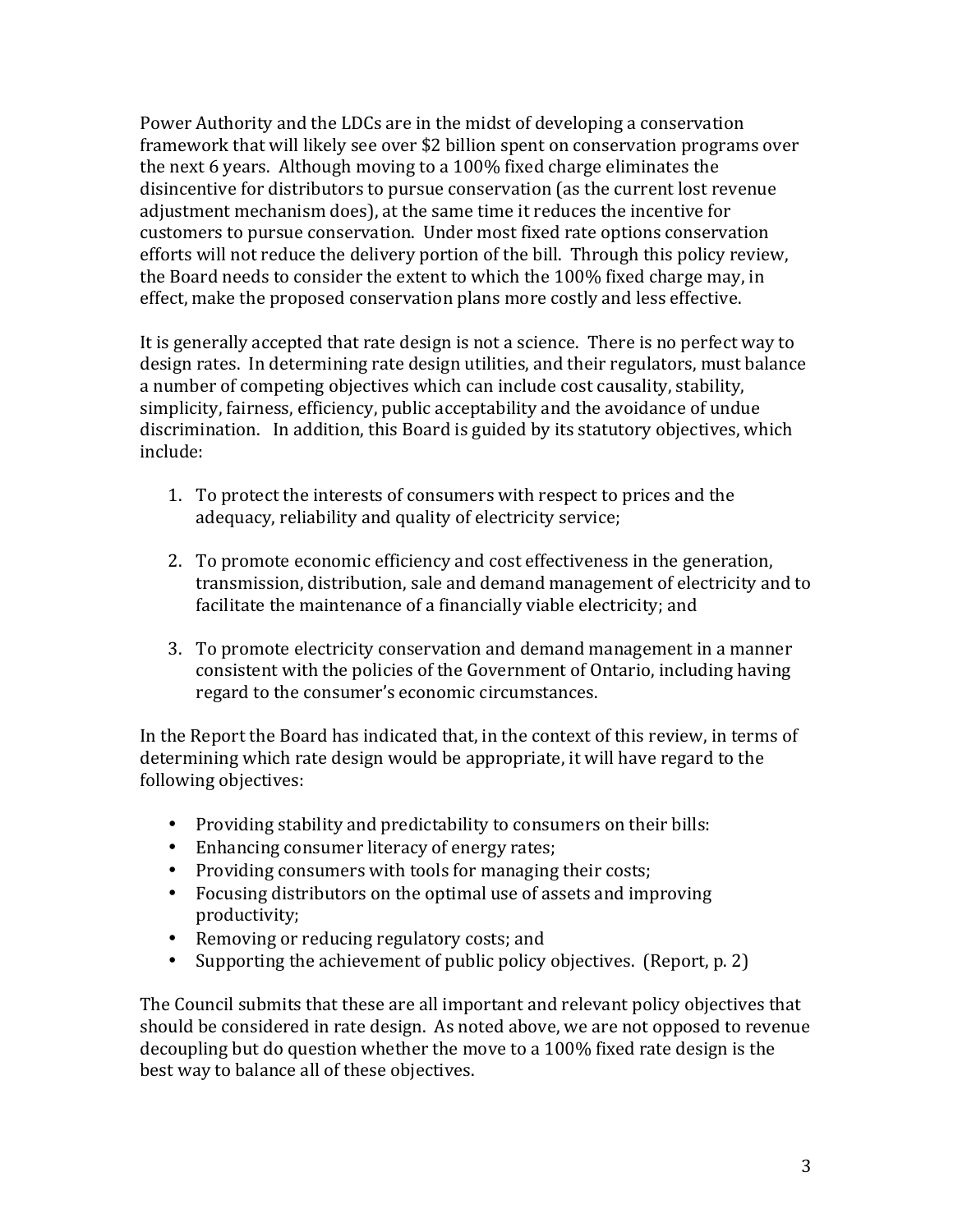One of the other difficulties with moving to a fixed rate design, in pursuit of many of these objectives, is that fact that the current bill presentment (prescribed by regulation) does not break out the distribution component on the bill. "Delivery" is currently made up of a fixed customer charge, a variable rate for distribution, a variable rate for transmission and a variable rate for losses. Moving to a 100% fixed charge would not be visible on the bill under the current bill presentation, as the delivery charge would continue to be made up of fixed and variable charges.

The Council would add that in moving to a fixed rate design the Board must consider the extent to which the business risk of the LDCs would change and how any reduction in risk should be reflected in the cost of capital.

# **Comments'on'the'3'Proposals:**

The Council submits that all of these options present a number of challenges for the Board. Unless these challenges can be sufficiently addressed it may be premature to implement a fixed rate design as a way to achieve revenue decoupling.

# 1. **Proposal 1 - A single monthly charge which is the same for all** consumers within a rate class

This option would provide some measure of bill stability for customers (commodity costs would still be variable) and would provide revenue certainty for LDCs. The Board also concluded in its Report that it would be the easiest for the consumer to understand (among the 3 options) and could be implemented quickly without significant billing changes (Report, pp. 23-24). This proposal has the following disadvantages:

- Although it would eliminate a disincentive for LDCs to pursue CDM, it mutes the incentive for customers to participate in CDM programs relative to the current rate design. CDM savings may be more difficult and more costly to achieve;
- Low-volume customers will see bill increases, whereas large use customers will see bill reductions relative to the current structure;
- Depending upon the implementation strategy these increases may represent rate shock and be intolerable for low-income and fixed income customers:
- It may be very difficult to gain acceptance of this proposal. Many customers will not understand why someone in a 1000 square foot home will pay the same as their neighbor in a 4000 square foot home. This is a fairness issue;
- Customer education/messaging will be costly and there is the potential for customer call center costs to increase if consumer acceptance is difficult;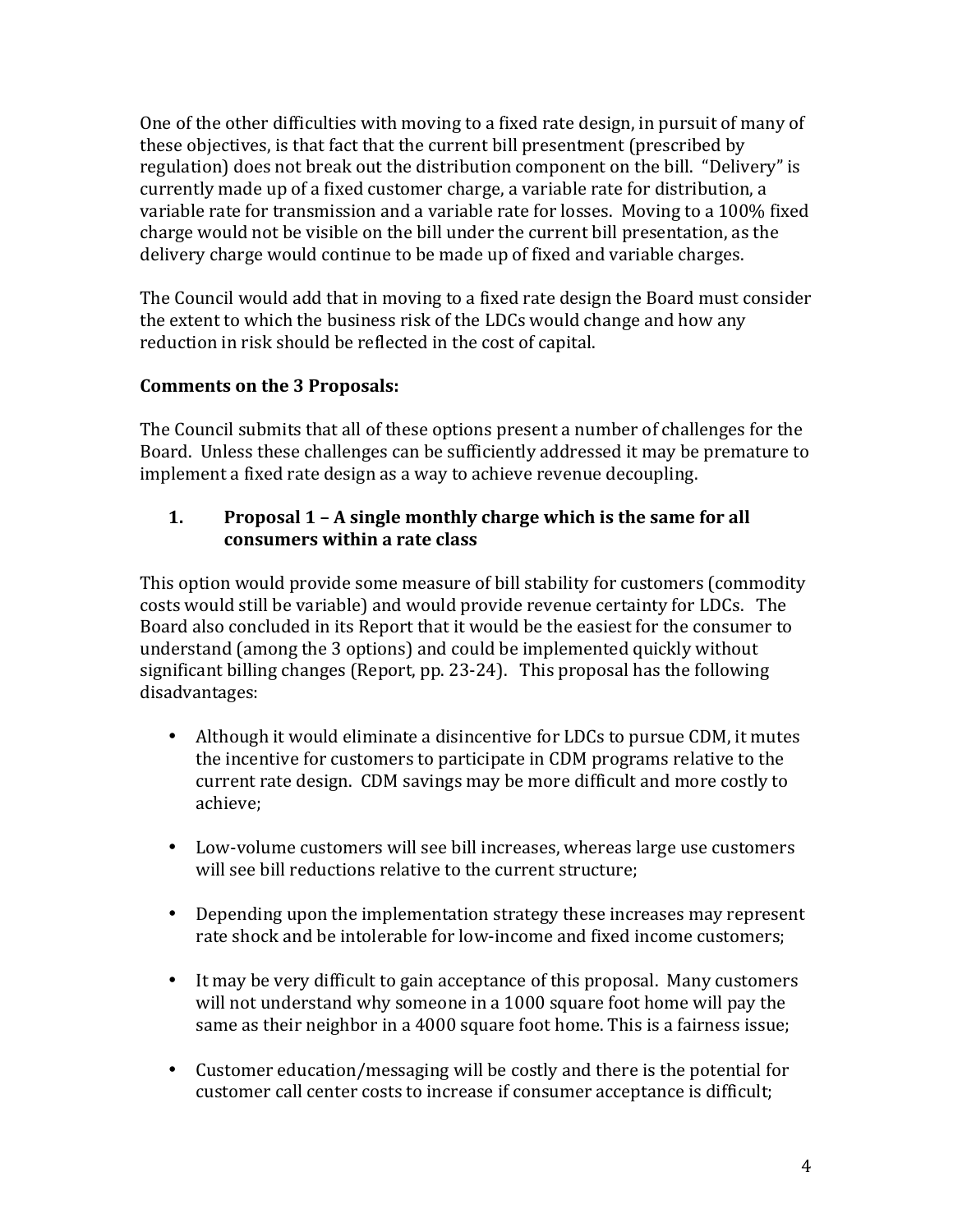- The cost of serving a smaller property may not be the same as the cost to  $\cdot$ serve a larger property. This maybe particularly true with respect to multiresidential properties and larger homes. Again, this is a fairness issue;
- This proposal does not recognize that peak demand is a cost driver for distributors;
- With respect to the Board stated policy objectives it is not clear whether this proposal, relative to the status quo, will necessarily focus distributors on optimal use of assets and improve productivity, remove or reduce regulatory costs or support the achievement of public policy objectives.

## **2. Proposal'2'– A'fixed'monthly'charge'with'the'size'of'the'charge' based'on'the'size'of'the'electrical'connection**

Under this proposal the size of a consumer's fixed charge would be based on the size of the electrical connection to the distribution system. This is about the "capacity" to draw from the system, not necessarily about how much a customer actually draws from the system. It would address some issues of fairness and impacts on low-volume customers, as a greater share of the costs would be borne by individual customers who have larger connections. This might incent customers to reduce their connection capacity. This proposal has the following disadvantages:

- It mutes the incentive for customers to participate in conservation programs relative to the status quo;
- It assumes a relationship between use and connection size, which is not necessarily the case. A low-volume customer may have a higher amp service connection. It maybe better for some low-income customers relative to Proposal 1, but worse for others in terms of bill impacts;
- Many distributors do not have the information required to implement this option and would need to undertake a data gathering exercise to comply. It would also require LDCs to keep track of service upgrades which would come at an administrative cost
- Customers may have an incentive to change out their service, but the costs may exceed the benefits. Renters would be unable to do so, unless agreed to by their landlord. In addition, there may be safety issues associated with customers being incented to undersize their service;
- Changes to the billing systems would be required at a cost. Those costs are unknown;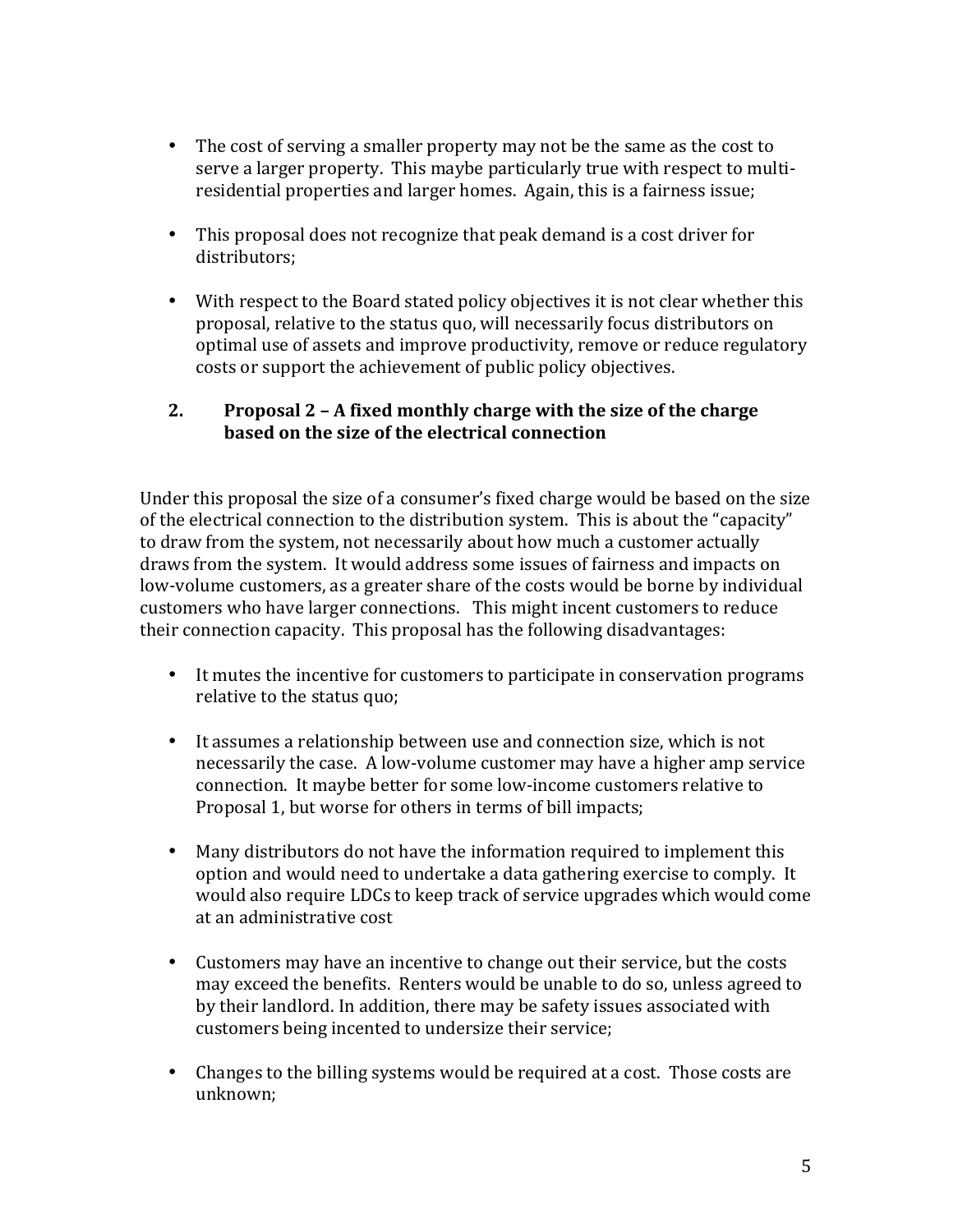- Again, it maybe difficult to gain acceptance of this proposal relative to the status quo;
- Customer education/messaging may be even more costly than Proposal 1 and there is the potential for customer call center costs to increase if consumer acceptance is difficult;
- With respect to the Board stated policy objectives it is not clear whether this proposal, relative to the status quo, will necessarily focus distributors on optimal use of assets and improve productivity, remove or reduce regulatory costs or support the achievement of public policy objectives.

### **3. Proposal'3'– A'fixed'monthly'charge'where'the'size'of'the'charge'is' based'on'use'during'peak'hours**

Under this proposal there would be a fixed monthly charge where the size of the charge is based on use during peak hours. At the end of a rate period, a consumer's use would be evaluated as compared to other customers in the class. The LDC would be comparing each customer's peak usage against the class. If a customer's peak usage was below the class average they would be assigned to the lowest use sub group with the lowest charge. At the other end of the spectrum, if their peak use was substantially higher than the class average, they would be assigned to the highest use sub group and receive the highest distribution rate. From a rate design perspective this is likely the best option to link distribution rates to distribution costs.

This proposal would connect a customer's distribution charge to it's use of the system (over the last period). It may encourage more peak shifting more than under the other proposals.

This proposal has the following disadvantages:

- This would entail increased administrative costs (over the status quo and the other options) in order to potentially reclassify customers each year:
- There would be a lag between a customer's behavior and the reclassification, muting the incentive to load shift or reduce load;
- It would not ensure predictability and stability for customers, as they may be reclassified each year;
- Customer education/messaging would likely be the highest under this option. Call center costs would undoubtedly increase;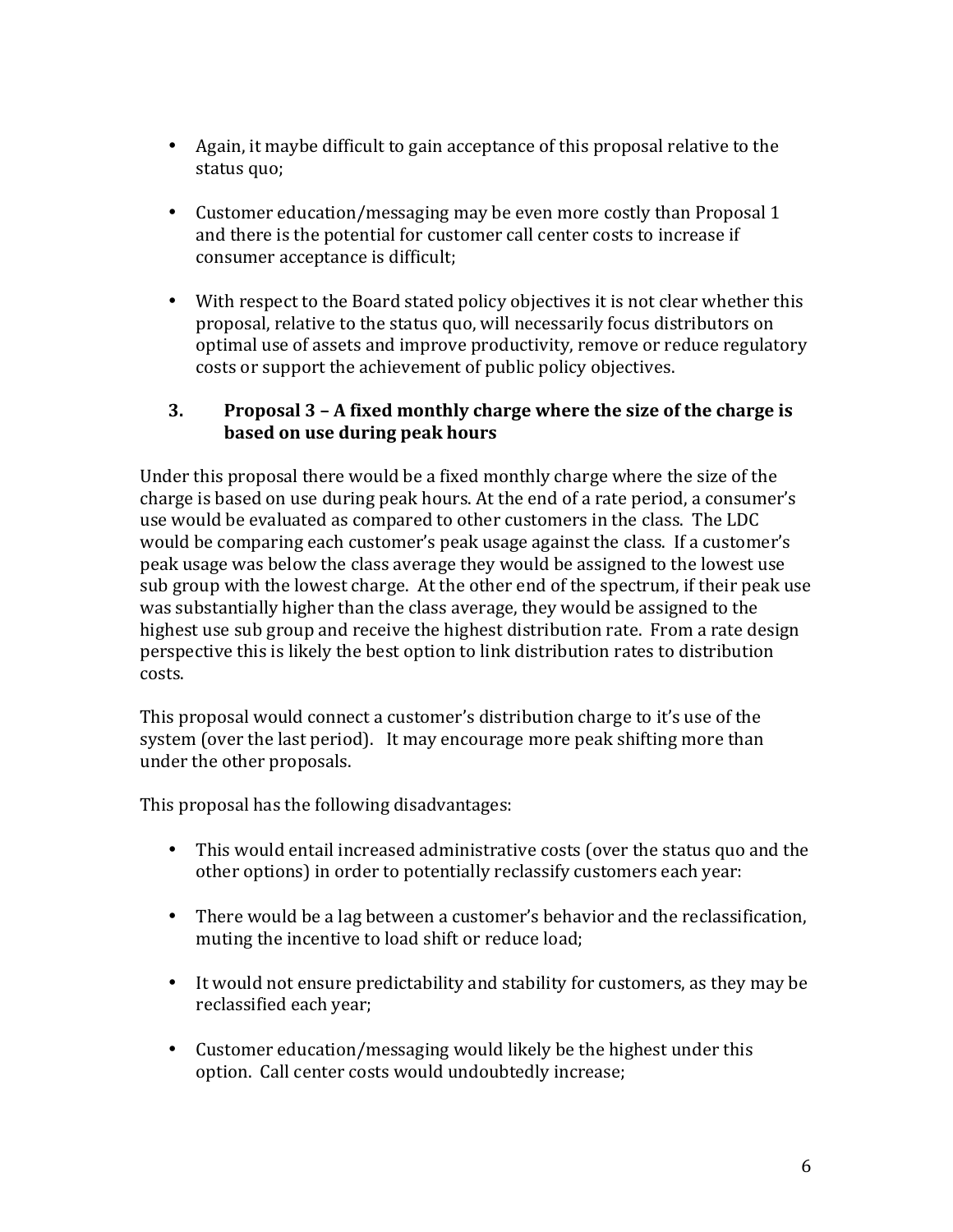- Customers would not necessarily be rewarded for their conservation efforts or efforts to manage their bills. Their use would be considered relative to other customers in the class.
- Implementation challenges would include the definition of the "peak" and whether it should be distributor specific or Province-wide;
- The impacts on low-income customers and those that use electric heat may be more significant under this option as they may have limited opportunities to avoid the peaks;
- This would not be adaptable for customers without smart meters;
- With respect to the Board-stated policy objectives it is not clear that this proposal, relative to the status quo, will necessarily focus distributors on optimal use of assets and improve productivity, remove or reduce regulatory costs or support the achievement of public policy objectives.

# **IV. CONCLUSIONS:**

As noted above, the Council is generally supportive of revenue decoupling, to the extent distribution revenue erosion needs to be addressed. The Council has carefully assessed the three 100% fixed rate proposals advanced by the Board. We are not convinced, in light of the issues and challenges identified with these proposals, that the Board should proceed with one of them at this time (or let the LDCs choose among the options).

The Council submits that more study is required regarding the development of a fixed rate option (to the extent the Board has determined it will proceed). Further study should include, but not be limited to:

- 1. What are the potential impacts on specific customer groups of specific LDCs of each of the options? Do the LDCs agree with the analysis provided by Board Staff? How could any adverse impacts be mitigated?
- 2. What further information could be obtained through more extensive focus group studies and surveys that could inform the Board's policy choices regarding rate design? (The original focus groups were very small).
- 3. How should any potential impacts on low-income customers be addressed?
- 4. Are these proposals the best way to achieve a balancing of the Board's stated objectives and generally accepted rate-making principles?